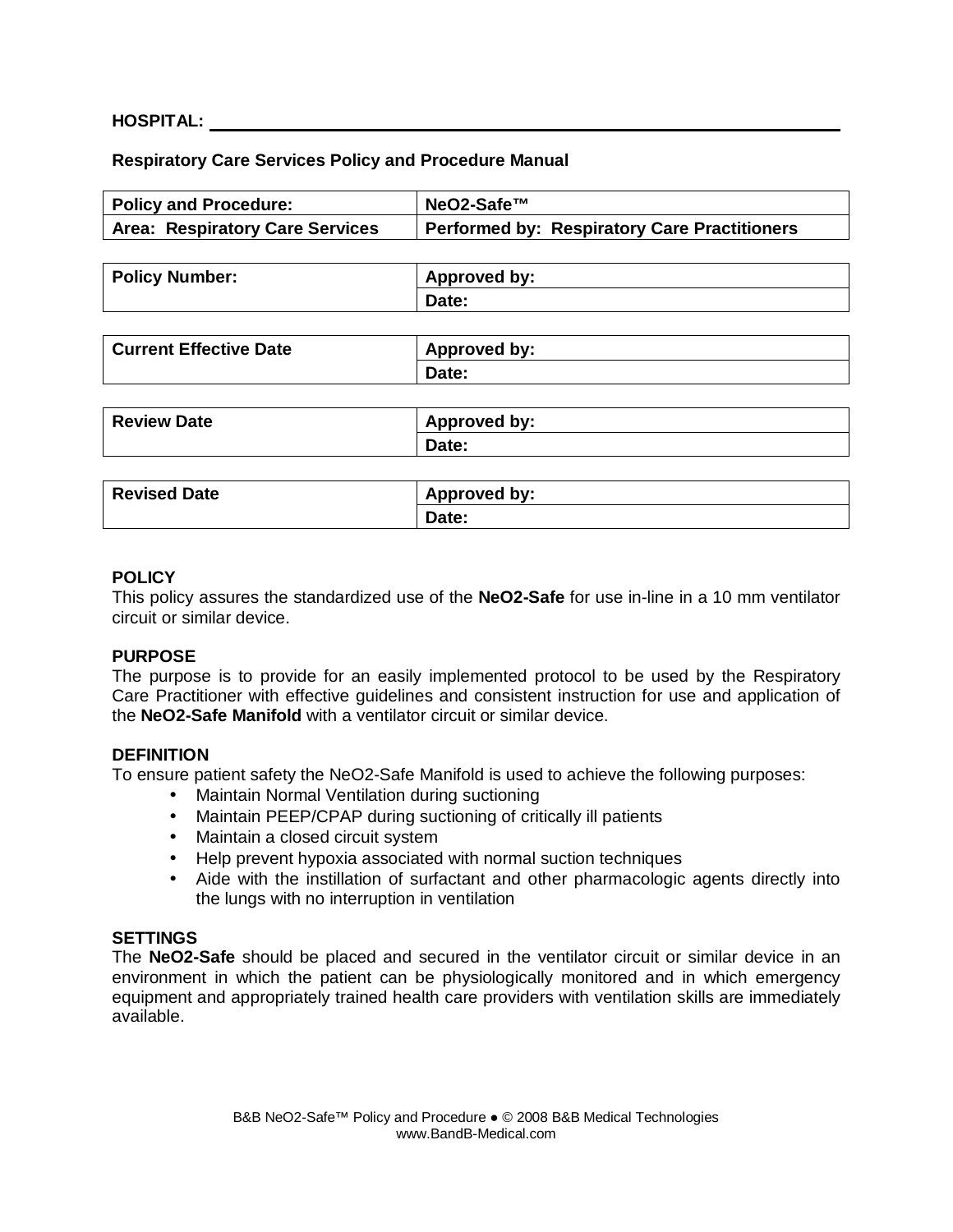# **EQUIPMENT**

**B&B NeO2-Safe** and ventilator circuit (either permanent or disposable) with male 7mm taper slip fittings on the inspiratory and expiratory circuits to the patient manifold head and a standard pressure monitoring/sensing line.

 Note: if no sensing line is part of the circuit, the sensing port on the **NeO2-Safe** may be occluded with the **B&B NeO2-Safe Cap** (part number 11103) (Figure1).

 Note: Determine compatibility of the **NeO2-Safe** to the type and manufacturer of the ventilator and circuit prior to clinical use.

# **PROCEDURE**

# **A: Application Procedure/Preparation**

- 1. Remove the patient manifold from the infant/neonatal circuit.
- 2. Replace the patient manifold with the NeO2-Safe (Figure 1) connecting the inspiratory and expiratory tubing to the 7mm taper joints on the manifold.
- 3. Connect the pressure sensing tubing (Figure 1) to the airway pressure connector.
- 4. Occlude the manifold and pressure test the circuit.

#### **B: Action Steps/Application**

- 1. Connect the manifold's 15mm connector to the patient's endotracheal tube and resume ventilator operation as prescribed (Figure 2).
- 2. Confirm ventilation and pressurization of the circuit.

# **C: Suctioning and Instillation Procedure**

Note: Refer to existing hospital policies on suctioning or surfactant administration.

- 1. If suctioning or instillation of pharmacologics, adjust FiO2 per hospital protocol prior to the procedure.
- 2. Set up a bath of sterile distilled water to insert the catheter into prior to insertion in the valve. This enables the catheter to slip freely during the insertion and retrieval of the catheter and helps maintain the "feel" of the catheter during insertion.

Note: This is particularly helpful in directing the catheter into the appropriate direction.

- 3. Before suctioning/instillation of medications, wipe the outer surface around the valve (Figure 1) on the manifold with a bactericidal solution as per manufacturer's recommendation.
- 4. Instillation of Normal Saline through the port, either with Saline Bullets or a syringe, prior to suctioning may be done as long as the tip that is inserted into the body is wiped with a bactericidal solution prior to insertion.
- 5. Using sterile technique, insert either a #6 or #8 suction catheter through the valve and suction as indicated.
- 6. Apply suction all the way out to remove any secretions from the valve.
- 7. After the procedure is completed and patient's is stable, confirm the patient's condition.

# **D: Documentation**

 Chart the Time, Date, endotracheal tube size and cm marking at the appropriate anatomical landmarks on the hospital issued paper or electronic flow sheet.